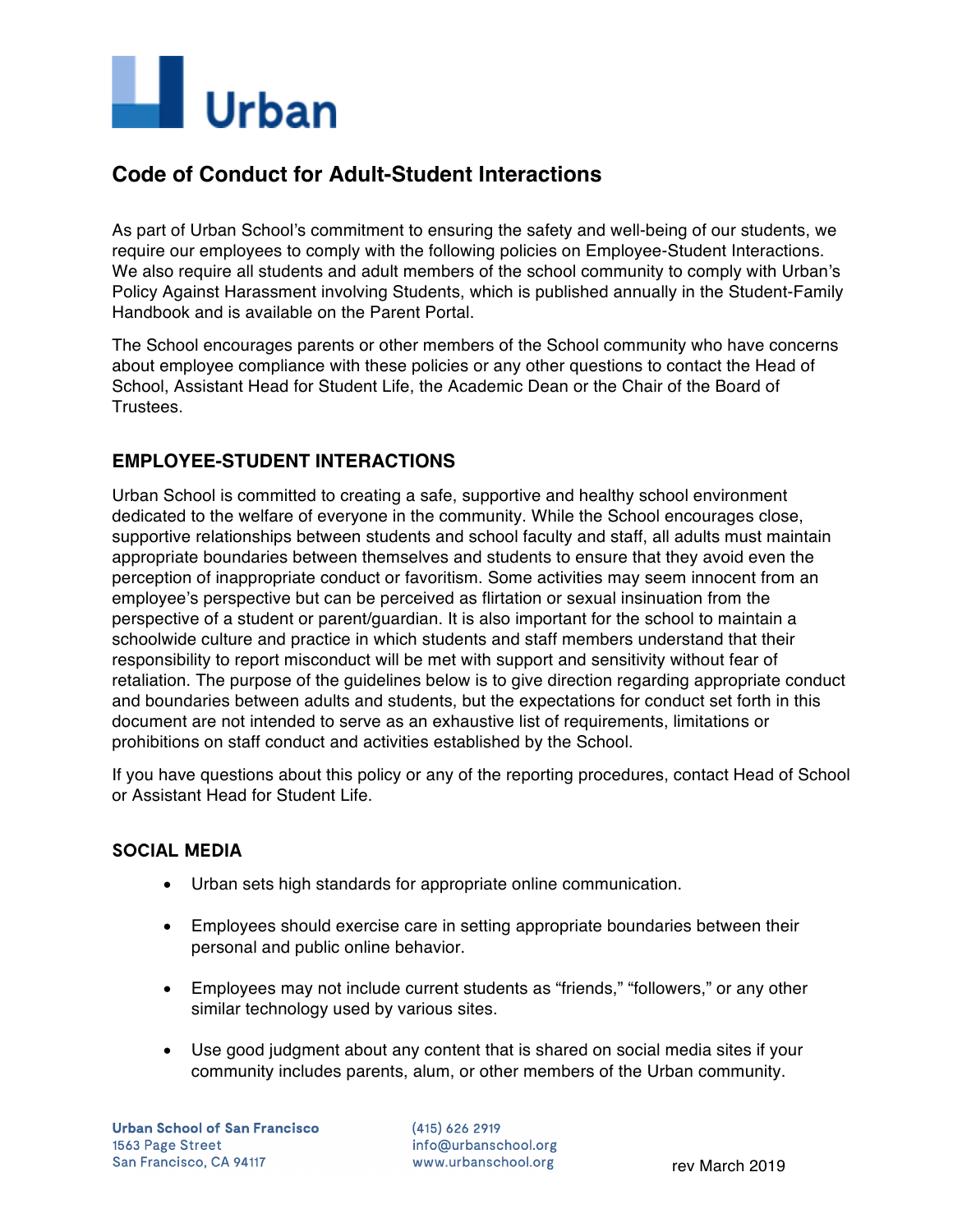## **MAINTAINING HEALTHY BOUNDARIES WITH STUDENTS AND ALUMS**

#### **Current Students**

- Be cautious and mindful about appearances as situations can be misinterpreted by others.
- Do not intentionally be alone with a student on campus when an appropriate public or visible space is available.
- Only use school email to communicate with parents, students and alums. Do not use your personal email.
- Do not text individual students. Use Group Texts such as Remind (for all daily school interactions, field trips and grade level trips) and Whats App (for global trips).
- All communication must be professional and should not include information about your personal life. Do not seek emotional involvement with a student for the adult's benefit.
- Do not give gifts to an individual that are of a personal or intimate nature.
- Do not meet individual students outside of the school day.
- Do not take individual students out of the building to meet with them. Groups of students are fine. If you must go for a walk with a student for mental health or confidentiality reasons, walk in a public place such as the Panhandle path.
- Do not drive individual students alone without prior approval from parents/quardians (emergencies are an obvious exception).

#### **Recent Alumni**

- Do not reach out or invite alumni between the ages of 18 and 21 to meet with you.
- If they reach out to you and want to meet, you should do so at Urban and/or bring another teacher/adult with you.
- Be cautious and mindful about appearances as situations can be misinterpreted by others.
- Only use school email to communicate with alumni. Do not use your personal email.
- Do not text individual alumni between the ages of 18 and 21. Above 21, be mindful of context and appearances.
- All communication must be professional and should not include information about your personal life.

## **DUTY TO REPORT**

If an employee finds themselves in a difficult situation related to boundaries, the employee should